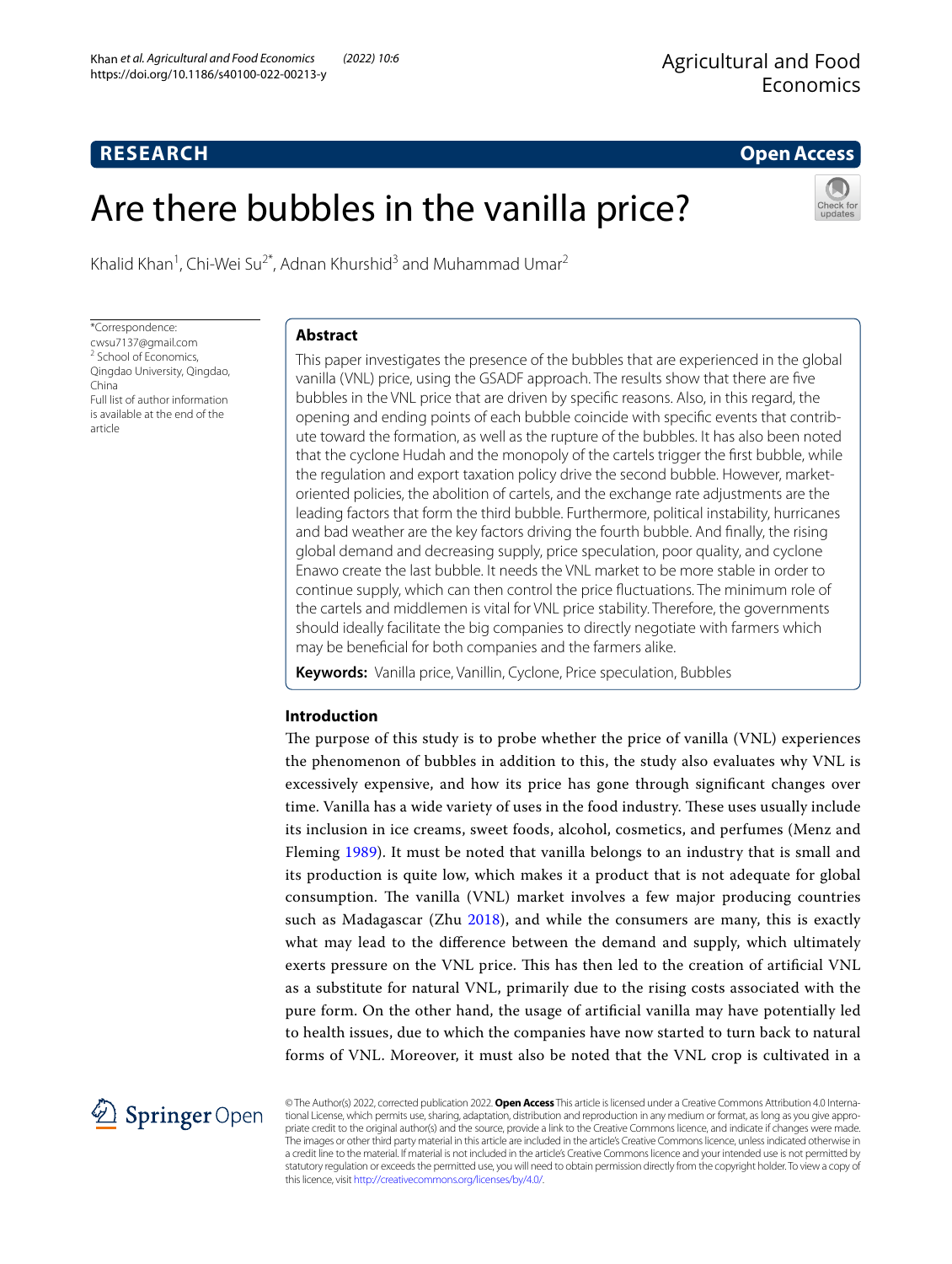specifc region of the sub-Saharan constituency, fraught with environmental, political, economic and security issues (Wexler [2017;](#page-15-2) Neimark et al. [2019\)](#page-15-3) which have played a decisive role in the VNL price changes, and lead to a boom and bust. Hence, the phenomenon of the VNL price bubble is a crucial standpoint for policymakers and analysts. The price bubbles and their bursting have previously had a profound impact on the economy and have been studied and analyzed extensively (Khan et al. [2020](#page-15-4)). The bubble usually occurs when there is a successive rise and abrupt collapse of the prices in a defnite period (Lind [2009](#page-15-5); Khan et al. [2021](#page-15-6)). Data tell us that the prices are not consistent in their intrinsic value, which is affirmed to be the most essential example and the most powerful assumption behind the conventional fnance theories (Khan et al. [2020\)](#page-15-4). That is to say that if the assets form a price bubble, these assets are then more attractive to investors, and therefore, their demand increases, and the asset prices rise even further. The bubble will, however, disappear if the buyers believe that the prices are no longer rising, which will then reduce demand and may trigger a crisis (Case and Shiller [2003;](#page-14-0) Shiller [2003\)](#page-15-7). Hence, it can be afrmed that the price bubbles have an essential infuence on the fnancial and real markets and are worthy of study.

Vanilla is the most expensive agricultural product after safron (Menz and Fleming [1989](#page-15-0)), as it is quite difcult and delicate to grow. It is the most popularly used in ice creams, sweet foods, alcohol, cosmetics and perfumes. Madagascar is the biggest producer of VNL in the world, and for a century or so, it mostly monopolized the market of vanilla production. Other countries such as Papua New Guinea, India and Uganda are the other major producers of vanilla. On the other side of the spectrum, The USA is the biggest importer of vanilla, primarily due to the signifcantly big ice cream industry that it hosts. Similarly, the European Union (EU) and China are also among the largest importers of VNL (Cadot et al. [2009](#page-14-1)). In general, it is common knowledge that the price fuctuations afect agricultural commodities, but VNL is exceptionally volatile due to the liberalization of the market (Turner 2015). Moreover, as this is a small and exclusive industry, even a single hurricane can devastate the entire crop. Also, it takes three years to fully mature, and the flower blooms only for one day. Therefore, in order to produce these precious beans, the crop must be pollinated by hand on the very same day (Neimark et al. [2019\)](#page-15-3). The complete process of VNL cultivation is time consuming and laborious. The growers also have to struggle with thieves who are targeting the VNL crop. In order to avoid these problems, some of the farmers harvest the beans before the plant even matures, but this produces poor-quality VNL which ultimately drives down the price (Neimark et al. [2019](#page-15-3)). Hence, the deteriorating quality and high prices have an adverse efect on the VNL price bubbles burst. Likewise, climate change is also a phenomenon that is increasing the frequency and intensity of storms in Madagascar, and the farmers are now facing the risk of their crops being destroyed by severe weather events (Pagano and Echevarria [2018](#page-15-8)). This is the epitome of instability, not only because of the weather, but also due to the issue that the workers themselves are marginalized, a factor due to which there is high susceptibility to disruptions in the market and price. The changes in the market structure are related to the record high prices of VNL, and the various policy changes that have ultimately triggered the price fuctuations (Neimark et al. [2019\)](#page-15-3). Also, the market is now held by cheap artifcial VNL since the 1980s to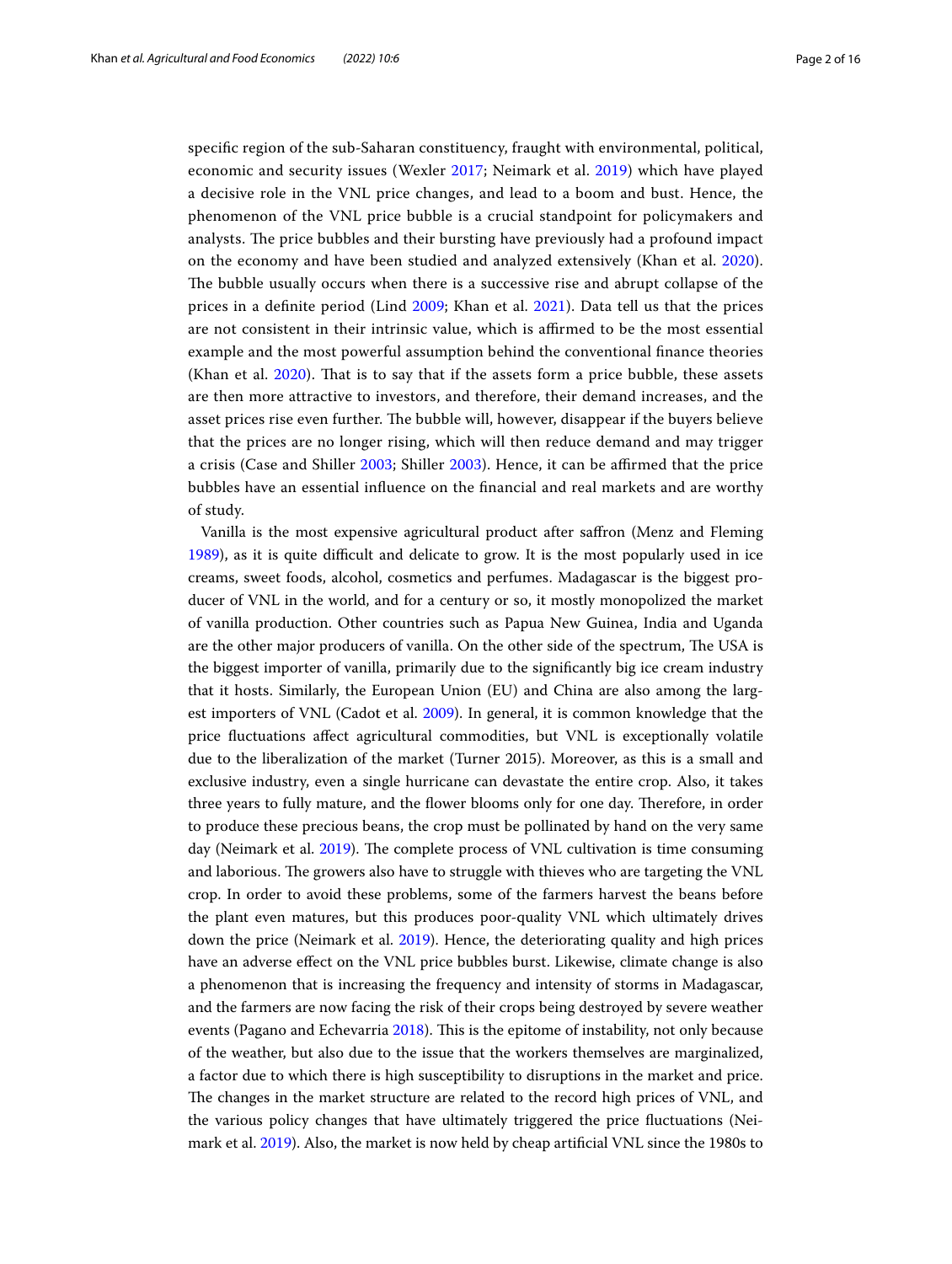counter the natural VNL, and therefore, the farmers have decreased VNL cultivation as a result of low returns from this industry (Menz and Fleming [1989](#page-15-0)).

Artifcial VNL is derived from synthetic favoring that is extracted from wood and even petroleum called vanillin. This is a viable substitute to natural VNL and is economical (Cadot et al. [2009\)](#page-14-1). It is expected that vanillin will be adopted more widely in various industries, so as to escape the increasing costs of natural VNL. The demand for natural VNL experienced a rise in 2011, and this is when the companies pledged to exclude artifcial from their products and increase the content of natural VNL. Following this, it was expected that the demand for VNL may decline, owing to the impact of terrorist attacks, the global oil crisis and the political crisis, which would then lead to a reduction in the consumer income and VNL price (Danwatch [2018\)](#page-14-2). The product VNL is considered to be physically, socially and politically insecure, and hence, it has been experiencing price fuctuations. It is noteworthy that the price has fuctuated sharply since the market has opened in the year 1989, from \$400 per kilogram in 2003 to \$30 per kilogram in 2005, a phase that lasted for a decade. Similarly, the VNL price also shot up and became even more expensive than silver. The international price of the bean fell from a high in 2003 to a historical low. However, it was also observed that the VNL price burst and dropped to its lowest level between the years pertaining to 2005 and early 2014, as caused by the abundance of VNL production (Danwatch [2018\)](#page-14-2). This then prompted the farmers extracting vanilla to switch to other crops, primarily because the yields were not enough for them to survive, which eventually lead to shortages. It was noted that the price of VNL was \$80 a kilogram in the year 2014, and reached up to a staggering level of \$600 in the year 2017 due to its high global demand. Moreover, the companies also shunned artificial VNL in favor of the natural and organic varieties of VNL. Simultaneously, the government then made eforts to regulate the VNL price and industries; wherein, the prices were negotiated at the point of sale, which made the market freer and more volatile (Neimark et al. [2019\)](#page-15-3). In this regard, it was commonly believed that the power to determine the price on the VNL market was mainly with the buyer and the farmer has no way to control supply or withhold the quantity of VNL, therefore, this leads to the increase in the prices. It was in the year 2018 that this bubble burst, as the companies resorted to the use of vanillin due to the high price of natural VNL. Likewise, the bumper crop in the other regions also leads to a rapid decline in the price of VNL. This wide fluctuation in the VNL market has not been considered as a good sign. This is because it may have caused overinvestment into VNL when the price was higher and underinvestment when the price was lower, which is a phenomenon that ultimately leads to price volatility in any industry. Similarly, a greater level of stability is essential for farmers to continue producing a certain crop in the long run as well.

We can thus derive the main contribution of this study in the existing literature in the following forms. First, the investigation of the VNL price has been undertaken, which has scant studies available on the discipline of price bubbles. The VNL crop is a considerably attention worthy crop due to its extensive usage in the food industry, and its production in poverty-stricken and unstable regions can critically disrupt its global supply. Thus, it is crucial to examine the VNL price bubbles in the VNL market, and hence acknowledge this as one of the frst studies to evaluate the price bubble phenomenon that is experienced in the VNL market. Second, the study aims to determine the causes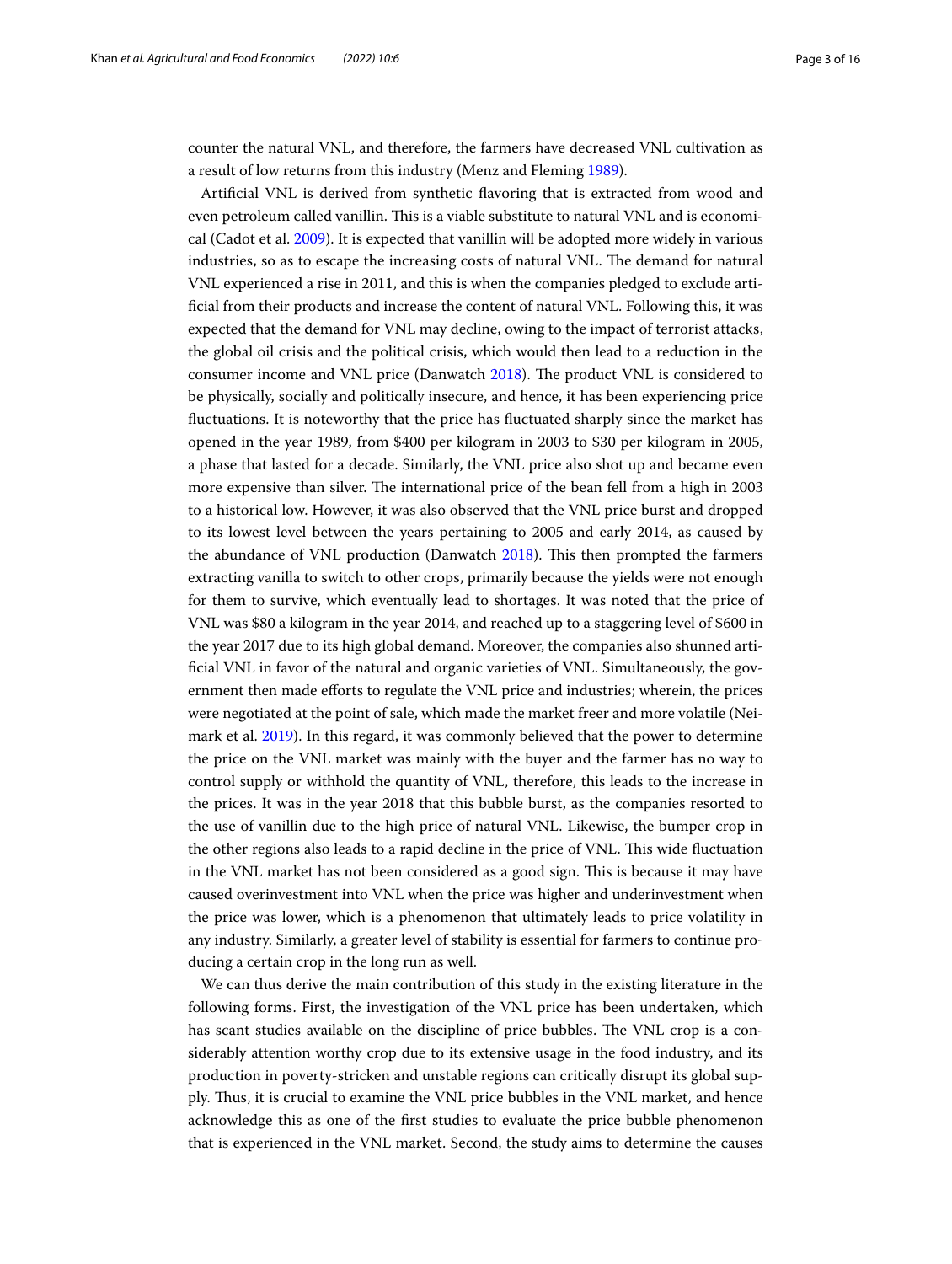of the development of the price bubbles in the VNL market, a concept that has been overlooked in the extant literature established thus far. Therefore, it thoroughly discusses the leading factors, such as the sudden climate changes, political uncertainty, speculation about low quality, development and availability of synthetic VNL and theft, factors which may have contributed to and continue to contribute toward the disturbance of the demand and supply, as well as the price bubble. Lastly, the econometric methodology, such as the Supremum Augmented Dickey–Fuller (SADF) and the Generalized Supremum Augmented Dickey–Fuller (GSADF), has been employed in this study in order to detect the VNL price bubbles. It is noteworthy that this method possesses superior conduct as compared to the other conventional procedures, which can be applied to determine bubbles in any data with varying frequencies. Moreover, these two tests may detect the bubbles in the full and sub-sample as well which can thus ofer more convincing results. The study concludes that the VNL prices experience this bubble behavior and therefore detects fve bubbles over a period of time. In this regard, the opening point and the ending coincide with specifc events that eventually lead to the formation, as well as the puncture of the bubbles. Tus, the mismatch between the global demand and supply, cyclones and other natural disasters, political instability, cartels monopoly, strict government regulation, poor weather, exchange rate fuctuations, theft, price speculation and low quality are some of the leading determinants of the VNL bubbles formation and perforation. The VNL price is also vulnerable to variable supply, uncertain weather and market speculation. Therefore, a greater level of stability is required in the VNL market in order to ensure a continuous supply, which can lead to the control of the usual price volatility. Moreover, the governments should also facilitate the big organizations and companies to directly negotiate with the framers, which may be ultimately benefcial for both the companies and the farmers. Therefore, the government should take measures to overcome the theft problem and can thus enact and levy special laws in order to discourage early harvest of the VNL crop. These huge fluctuations lead to price speculation and unpredictability regarding the price and quality of VNL. Thus, stability is an important component for all the stakeholders in the market. Similarly, the market structure should be devised in such a way that it involves all the participants so as to avoid instability and uncertainty.

We have organized this study into seven sections. The relevant review of the litera-ture has been listed in section ["Literature review.](#page-3-0)" Then, the theoretical framework has been highlighted in section "[Bubble model.](#page-5-0)" Section "[Methodology](#page-6-0)" described the techniques employed in order to evaluate the analysis, while the data explanation and trends are explained in Sect. [Data.](#page-7-0) The results of the study are discussed in section ["Empiri](#page-9-0)[cal analysis](#page-9-0)" and we have concluded the study in section ["Conclusion and policy](#page-13-0)  [recommendation.](#page-13-0)"

# <span id="page-3-0"></span>**Literature review**

In their study, Cadot et al. [\(2009\)](#page-14-1) explain that VNL price witnessed a booming trend in the late 1990s and early 2000s. However, ever since then, the price declined rapidly because of the cyclones that were experienced in Madagascar. Moreover, the regulation of the Madagascar VNL market, in the wake of the pressure from the International Monetary Fund (IMF), leads to a highly volatile market as attributed toward the dramatic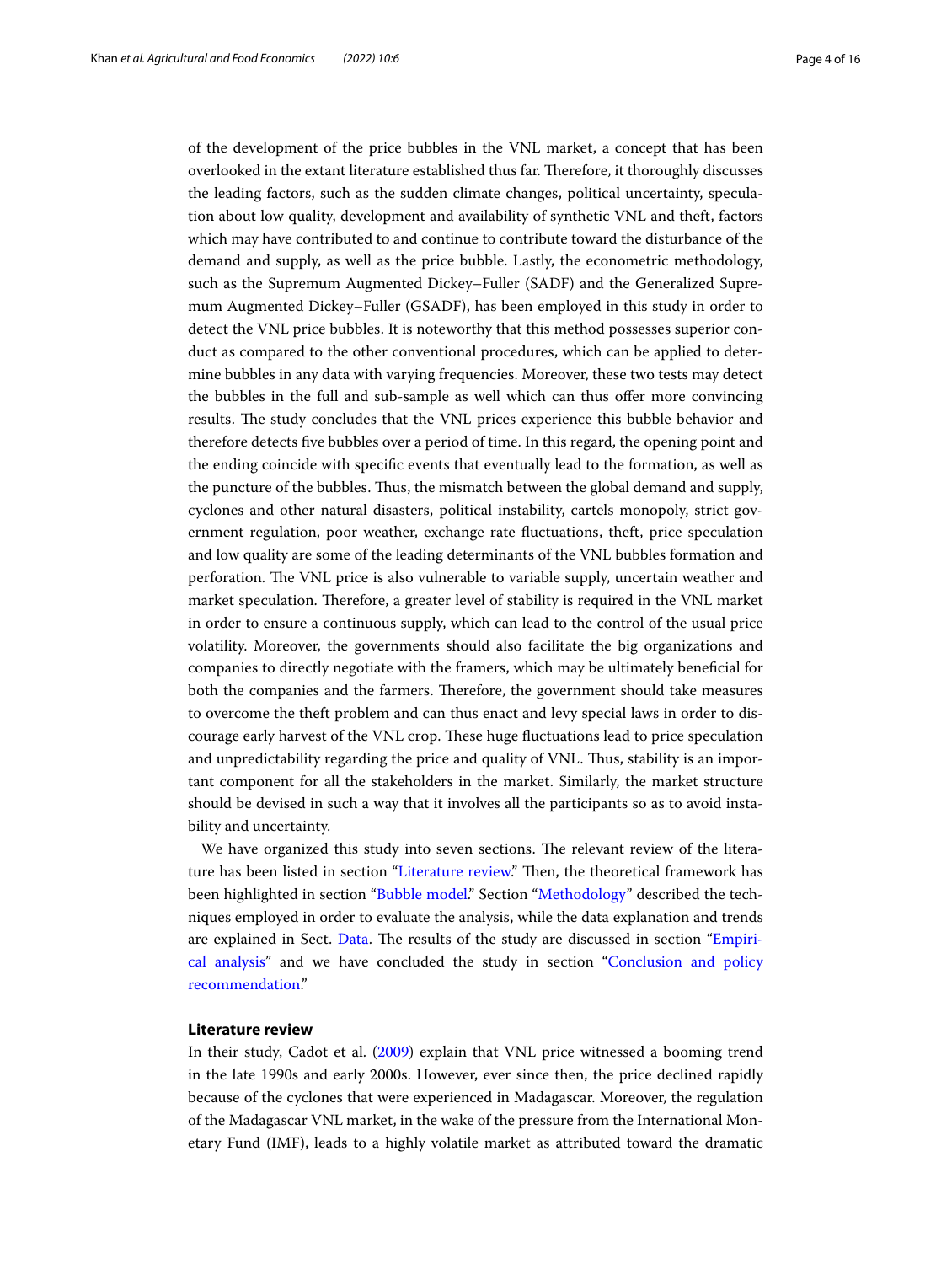boom, followed by a signifcant perforation of the bubble that was created. At another instance, Laney and Turner ([2015](#page-15-9)) observed that the economic liberalization policies led to the expansion of the VNL, but the internal production goals may have caused obstacles in the market participation. Then, Wexler  $(2017)$  $(2017)$  $(2017)$  also revealed that the VNL price increased due to the rising import bills pertaining to the USA, which have become double as compared to the previous year. Moreover, the frequent cyclones which destroy the VNL producing regions often lead to the shortage of products, which when unable to meet the required demand, push the price upward. At another time, Osterhoudt ([2017](#page-15-10)) also analyzed that the VNL crop witnessed a low price as a result of the prolonged bust market, which encouraged the farmers around the globe to abandon VNL cultivation on a wide scale. Moreover, Zhu [\(2018](#page-15-1)) also indicated that the VNL price touched its highest level, after a decade-long period of being low. In this regard, Madagascar was still the region that held a dominating position in the global VNL production. In addition to this, Piling [\(2018\)](#page-15-11) analyzed the real price boom of the VNL crop in Madagascar and concluded that the VNL price is primarily driven by speculation, poor harvest, and money laundering. This is what makes VNL as expensive as precious metals such as pure silver. Pagano and Echevarria [\(2018](#page-15-8)) also found that VNL price reaching their highest level, along with the VNL bean theft, complex pollination, and extreme weather are the prime determinants that have been responsible for the price hike. In the same context, in their study, Neimark et al. [\(2019\)](#page-15-3) analyzed that the VNL price trends are suggestive of the insecurity and violence by the peasants, which then led to the price increase. Similarly, another valid reason for the price spikes occurred due to natural disasters such as cyclones, which were then followed by the rapid price crash of the VNL crop.

The price transmission has been explained in several studies in the extant literature. For instance, Meyer and von Cramon‐Taubadel ([2004](#page-15-12)) concluded that contemporary literature emphasizes upon the method driven analysis and has little consideration toward the price transmission. Moreover, at another instance, Santeramo and von Cramon-Taubadel ([2016\)](#page-15-13) explained that for perishable products, the asymmetry of vertical price transmission also tends to disappear. In addition to this, Lence et al. [\(2018\)](#page-15-14) found that the speed of price transmission tends to be unfair in all the time periods and the transfer cost is underestimated in a systematic fashion. Also, Goodwin et al. ([2021](#page-15-15)) showed the presence of unit elasticity in the local market price transmission. von Cramon-Taubadel and Goodwin [\(2021](#page-15-16)) showed that the relationships between prices are strengthened due to the advances in marketing, information, and transportation technology. Moving on, the preceding literature comprises of studies that have made the use of diferent tests in order to investigate the bubble that develops in the asset prices. In this regard, Lucas ([1978\)](#page-15-17) coined that a bubble can be known as the deviation of the asset prices from the fundamental values. At a diferent time, Shiller [\(1988\)](#page-15-18) also built upon the concept and developed a base in order to evaluate the bubbles through the variance bound test. However, the test that was developed is not particularly useful to cover the bubbles. For this, West ([1987](#page-15-19)) then introduced a two-step methodology for the estimation of bubbles, which is now considered as the most important technique for bubble detection. However, the studies of Engle and Granger [\(1987\)](#page-15-20); Narayan and Narayan [\(2007](#page-15-21)) employed the momentum threshold autoregressive (MTAR) method in order to examine the explosive behavior of the assets. Moreover, Hall et al. [\(1999\)](#page-15-22), Lucey and O'Connor ([2013](#page-15-23))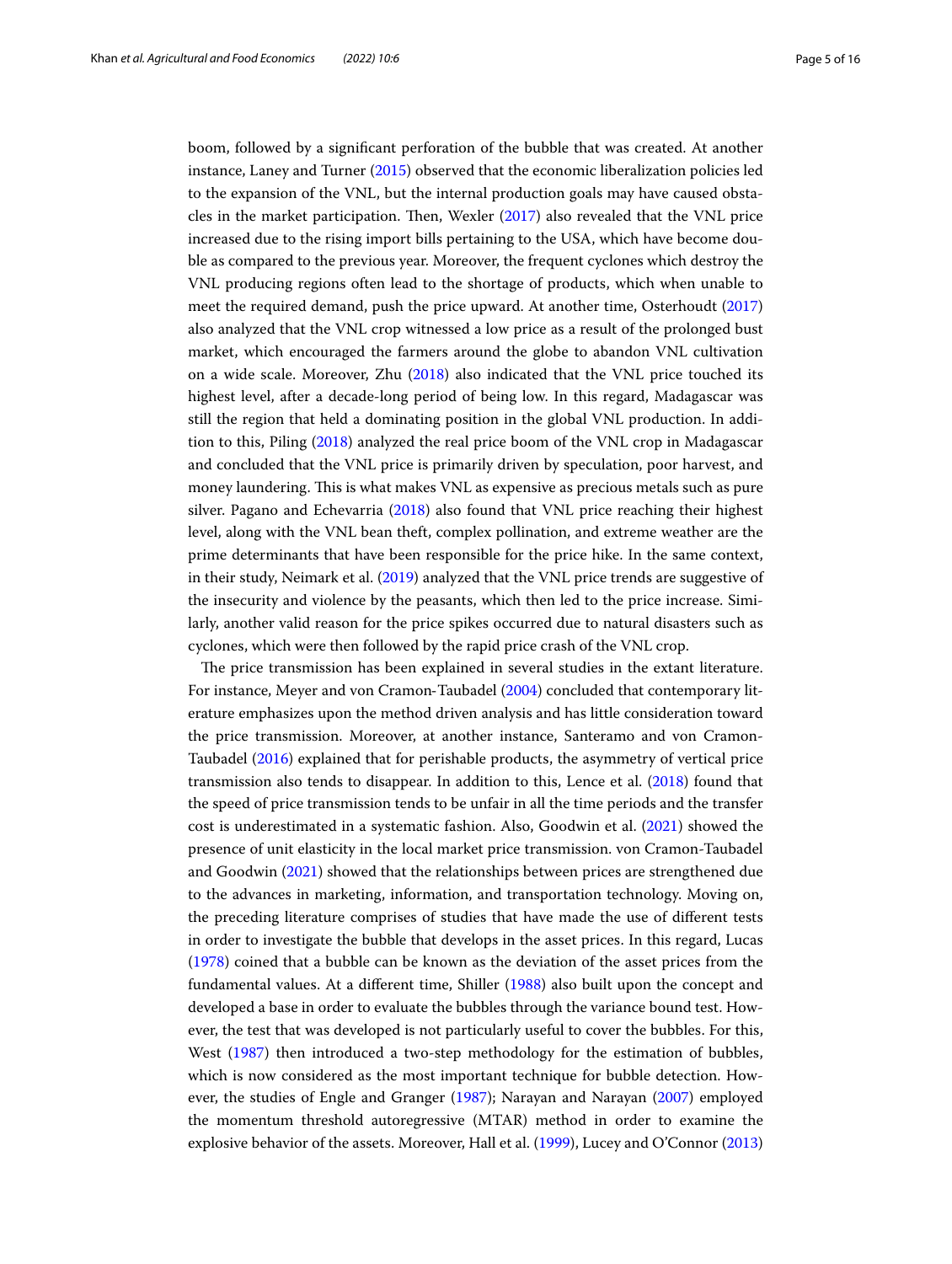also referred to the Markov switching augmented Dickey–Fuller (MS-ADF) test for this purpose. The literature also shows that Diba and Grossman ([1988\)](#page-14-3); Wu and Xiao ([2002](#page-15-24)) made use of the cointegration methods so as to notice the no bubble hypothesis. Also, Geraskin and Fantazzini [\(2013\)](#page-15-25) referred to the log-periodic power law (LPPL) method in order to detect the bubbles.

The above-listed techniques have their respective drawbacks as well, which may cause unconvincing and unreliable outcomes. In this regard, Evans [\(1991\)](#page-15-26) showed that if the probability of a bubble is non-negligible in nature, the unit root test is hardly able to detect the periodic collapse of the bubbles. In the same context, Charemza and Deadman [\(1995\)](#page-14-4) proved that the unit root test is in fact not an appropriate measure for studying the multiplicative process as it comes with a randomly explosive behavior. Moreover, there is an element of unreliable detection due to which the beginning and end time points of the bubbles cannot be accurately identifed. Moreover, Lammerding et al.  $(2013)$  $(2013)$  also emphasized that the LPPL method can efficiently predict the critical time of a bubble, but the same cannot be tested. Zhang and Yao ([2016\)](#page-15-28) reported that when there are multiple bubbles in the period under consideration, then the MTAR test is only suitable for estimating the bubbles. Thus, a concern that can be raised about the validity and reliability of these techniques has been registered by many studies (Su et al. [2017](#page-15-29)). Researchers Homm and Breitung ([2012\)](#page-15-30) termed that the methodology suggested by Phillips et al. [\(2011\)](#page-15-31) has a better performance record as compared to the traditional recursive practices that are usually undertaken for structural changes and for recognizing the bubble recognition algorithm. In the same context, the SADF technique is considered to be a recognized approach to observe the existence of bubbles and is particularly helpful if the sample contains a single bubble (Phillips et al. [2011](#page-15-31)). On the other hand, there is a probability that multiple bubbles can occur in the lengthy sample, and these are generally more complicated to detect when taking the econometric approach into account, primarily due to the weak detecting power of the existing method (Khan et al. [2020](#page-15-4)). The GSADF approach investigates the issue, so as to evaluate the occurrence of multiple bubbles. Tis approach has the beneft of allowing a changeable window width in the recursive regression which typically helps to increase the detecting power and dating methods (Khan et al. [2021](#page-15-6)). Likewise, it is more appropriate to examine any frequency data as well. Consequently, the method is more helpful than the previous methodologies in observing the existence of multiple bubbles. In order to eliminate these problems, it has been suggested in the extant literature that the SADF and GSADF tests be referred to. Therefore, the present article employs the SADF and GSADF tests to inspect VNL price bubbles.

## <span id="page-5-0"></span>**Bubble model**

We have employed the bubble model to estimate the explosive behavior of the prices. It outlines that a bubble exists if the asset prices surpass the defned intrinsic values (Su et al. [2019a](#page-15-32); Su et al. [2019b](#page-15-33); Su et al. [2020a;](#page-15-34) Wang et al. [2020](#page-15-35); Su et al. [2020b](#page-15-36)). A bubble occurs when the purchasers are prepared to pay more than the fundamental prices in order to buy the desired assets (Gürkaynak [2008](#page-15-37)). As per the model, VNL has been illustrated as follows.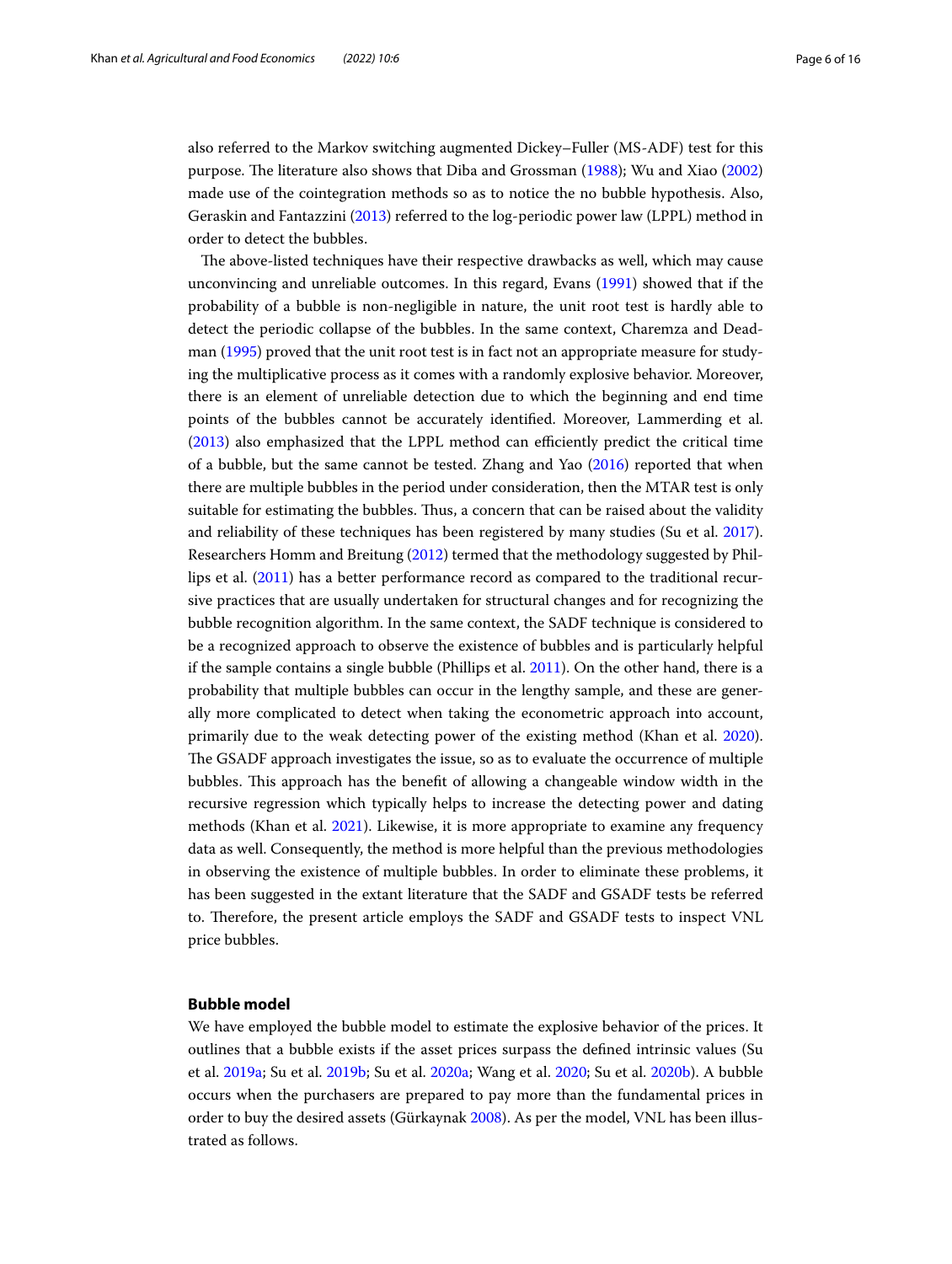<span id="page-6-1"></span>
$$
P_t = P_t^f + b_t \tag{1}
$$

where  $P_t^f$  is the intrinsic price of coal and  $b_t$  denotes the attributes of the bubble. In this regard, Eq. ([1\)](#page-6-1) represents the market fundamentals and the bubble. It must be noted that VNL depends on the market fundamentals when  $b_t = 0$ , while  $P_t^f$  influences VNL when  $b_t \neq 0$ . The outcomes reveal multiple bubbles in the global VNL.

## <span id="page-6-0"></span>**Methodology**

We can perceive a price bubble through the SADF test as proposed by Phillips et al. [\(2011](#page-15-31)). The right-hand unit root test based on the forward recursive regression has been employed in order to evaluate the recurring behavior of the unit root relative to the explosive price. It is noteworthy that The SADF tests inspect the consistent failure of the prices and subsequently the bursting of the anticipated price bubbles. Hence, The ADF and Phillips-Perron tests provide the basis for the stationarity tests with an explosive alternative as follows.

$$
\Delta K_{t-1} = \omega + \theta K_{t-1} \sum_{i=0}^{l} \delta_i \Delta K_{t-1} + \varepsilon_i, \ \varepsilon_i \sim \text{NID}\left(0, \sigma^2\right) \tag{2}
$$

where  $K_{t-1}$  is the VNL price,  $\omega$  is constant, l is the number of lags and *NID* denotes the normal and independent distribution. In addition to this, "The null hypothesis is  $\theta = 1$ , which means that the function  $K_{t-1}$  has a unit root test. Moreover, the alternative hypothesis  $\theta > 1$  implies that  $K_{t-1}$  is explosive." It is also affirmed that the opening location of the sequence is always 0; therefore, window size  $g_w$  changes from  $g_0$  to 1. The end point  $g_2$  changes from  $g_0$  to  $g_1$  therefore, the SADF statistic is as follows:

$$
SADF_{g_0} = \sup_{g_{3\in(g_0,1)}} \{ADF_{g_2}\}\tag{3}
$$

where  $g_w$  is the window size. For a single bubble, the SADF approach is deemed to be appropriate, however, while the VNL has multiple bubbles, the same approach is deemed to be unsuitable. However, Phillips et al. ([2012](#page-15-38), [2015](#page-15-39)) pointed out certain limitations of the SADF process in order to assess multiple bubbles. In this regard, the GSADF test fexible window explains this complication as well (Phillips et al. [2012](#page-15-38), [2015\)](#page-15-39). It repeatedly makes a series of sample systems that tend to emphasize on the appropriateness of the ADF test. For instance, this particular technique shifts the end of the regression  $g_2$ from  $g_0$  to 1 and expands the sample by shifting the initial and end points of the recursion in the adjustable window range to the viable range. In the same context, especially, the GDSAF permits the  $g_1$  to alter from 0 to  $g_2 - g_0$ . There seems to be an accurate identifcation of these multiple bubbles particularly after the addition of the greater windows and more data sub-samples. At two diferent instances, Phillips et al. [\(2012,](#page-15-38) [2015](#page-15-39)) considered the GSADF statistic to be the largest ADF statistic within a feasible domain of  $g_1$  and  $g_2$ ; therefore, this statistic portrayed as  $SADF(g_0)$  is displayed as follows:

$$
SADF_{g_0} = \sup_{g_2 \in (g_0, 1)g_1 \in (0, g_2 - g_0)} \left\{ ADF_{g_1}^{g_2} \right\} \tag{4}
$$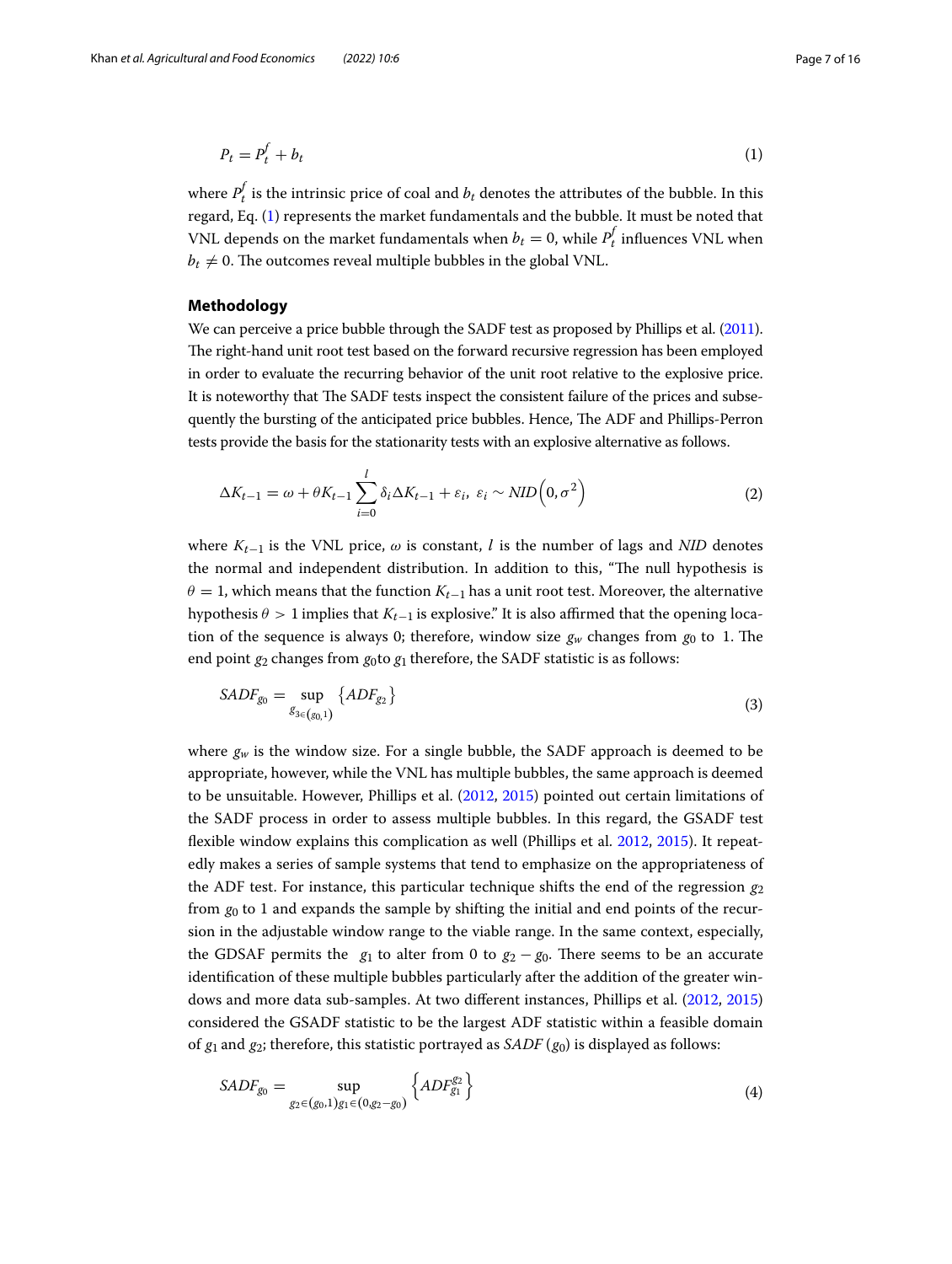Equation [\(5\)](#page-7-1) shows the limit of the GSADF test, while adding the random walk and the null hypothesis in the regression model, which is demonstrated as follows:

<span id="page-7-1"></span>
$$
\sup_{g_2 \in (g_0,1)g_1 \in (0,g_2-g_0)} \left\{ \frac{\frac{1}{2}g_w[w(g_2)^2 - w(g_1)^2 - g_w] - \int_{g_1}^{g_2} w(g) d_g[w(g_2) - w(g_1)]}{g_w^{1/2} \{g_w\} \int_{g_1}^{g_2} w(g)^2 d_g - \left[ \int_{g_1}^{g_2} w(g)^2 d_g \right]^2 \}^{1/2} \right\}
$$
(5)

where is noted that the function  $g_{w=0}g_2 - g_1$ .

The method begins with the standard Wiener method, with constant and unsystematic features leading to sampling with a bounded point. Here, it is assumed that the functions  $n_1, n_1 \ldots n_N$  have a fixed space between them, and the break is equivalent. "The Gaussian random variable with mean  $0$  and variance  $1/N$  obtained at each point." The critical value of the GSADF statistics exceeds the right-tail critical value of the SADF statistics. Therefore, we have evaluated the asymptotic critical values via numerical simulation, while the bootstrap method is a mean of the finite sample distribution. The process typically includes the data marking strategy, and therefore, it is irrational for it to be altered by the major motive for VNL feature explosion.

## <span id="page-7-0"></span>**Data**

When looking at the data, we have evaluated the quarterly data from 1971 to 2020 of the global VNL nominal price in order to analyze the potential bubble behavior. The data have been retrieved from the Nielsen Massey report<sup>1</sup> which has been converted to a quarterly level data by the quadratic mean average method. It is also noteworthy here that the VNL market was typically characterized by corruption and opaque trade links in the 1970s, primarily because of political and economic interests (Neimark et al. [2019](#page-15-3)). It was the socialist revolution in Madagascar that led to rent-seeking, inefficiency, and corruption, which are considered to be the primary hallmarks of this time period. Similarly, the situation in other sub-Saharan countries has also not been suitable for VNL production. The farmers have only received less than 8% of the VNL price as a result of the export taxation. Moreover, Export quotas and licenses have been politically allocated, leading to market monopoly. Furthermore, countries such as Indonesia successfully entered the global VNL market, primarily driven by the cartels' over-pricing strat-egy (Cadot et al. [2009\)](#page-14-1). The new government in Madagascar regulated the VNL trade in order to stabilize the global supply and provide safety assurances for the farmers. It also introduced price regulation measures at the request of the International Monetary Agency in the 1990s, which then caused the prices to soar upward. Similarly, the government also initiated another episode of reforms in 1995, such as the elimination and stabilization of funds, abolishing export taxes and restricting government intervention. Then, in 1997, the government abolished the VNL fixed price policy, allowing prices to change with the market behavior, resulting in unprecedented price fuctuations. In this regard, Fig. [1](#page-8-0) exhibits the VNL price behavior.

The price of VNL dropped at the end of the 1990s due to the increase in production, mainly from Madagascar and Indonesia, leading to an oversupply in the global market.

<span id="page-7-2"></span><sup>1</sup> <https://nielsenmassey.com/>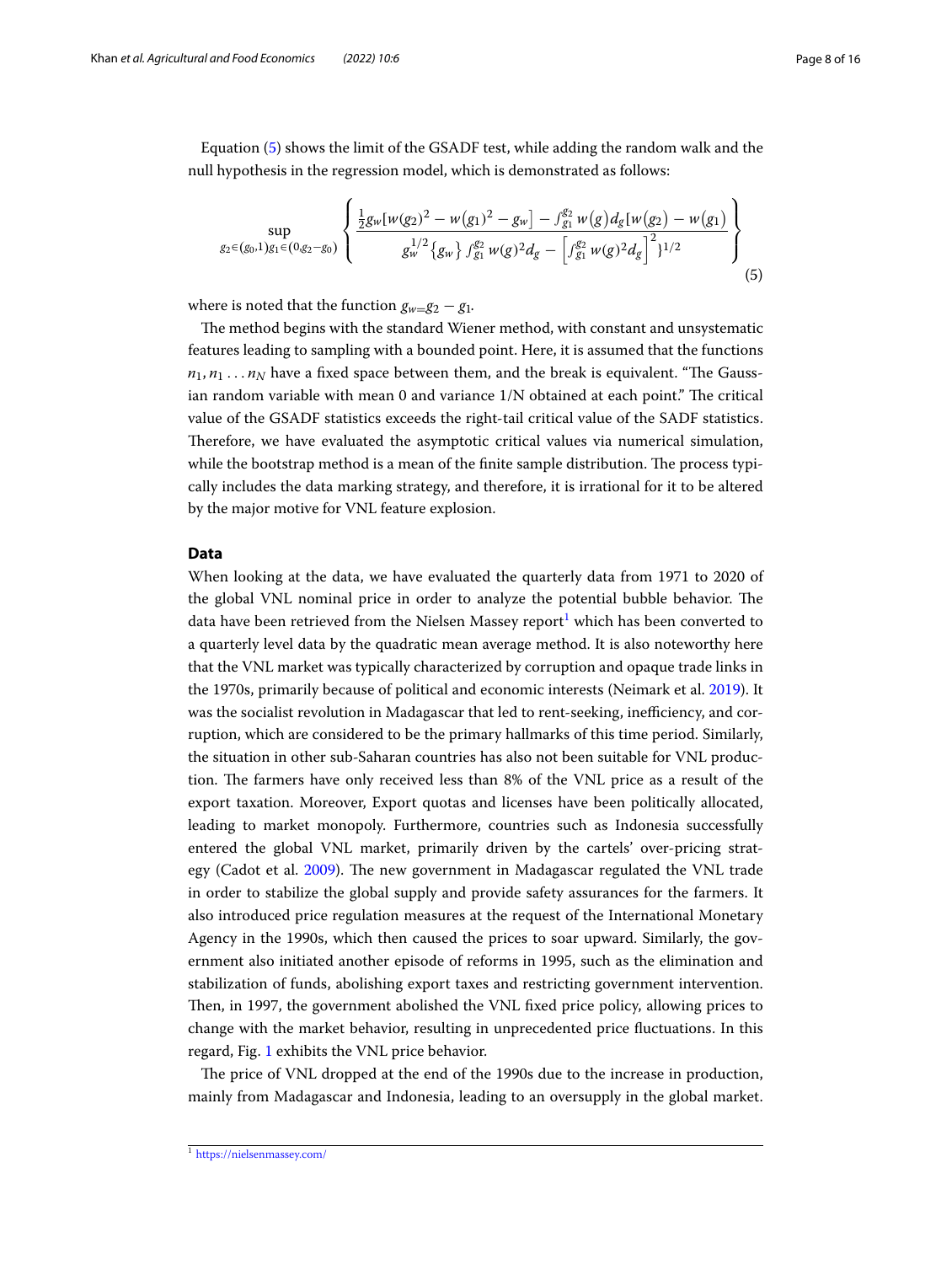

<span id="page-8-0"></span>Moreover, introducing the synthetic VNL at a cheap price has had a signifcant impact on the real VNL price. Likewise, the oil drilling and refning in VNL producing areas have also ruined the ecosystem, and therefore, the plantations have become more susceptible to plagues and diseases. The VNL price experienced a decline in the early 2000s to around 40 per kilogram mainly because of a cyclone that damaged the VNL crop in Madagascar. Also, the political crisis in 2002 deferred and hindered the VNL production in Madagascar, which had an extensive impact on the global VNL price. However, the VNL price reached a record high level of \$230 per kilogram in the year 2003. The price also declined because the bumper VNL bean harvest in Madagascar, before collapsing to a price that was as low as \$30 per kilogram. Tis tricky position proved to be critical for farmers in India and Indonesia primarily due to the production in Madagascar that projected to triple from 500 tons in 2003 to around 1,500 tons. Due to this, the VNL price fuctuated and remained as high as \$500 per kilogram in the time period between 2003 and 2004. The VNL price remained at its highest levels between the years pertaining to 2001 and 2005, which were mainly caused by political issues and devastating storms. The price fluctuations were observed to be drastic as they went from \$400 per kilogram in 2003 to \$30 per kilogram in 2005, a situation that lasted for a decade. Meanwhile, the farmers abandoned the VNL crop cultivation in the year 2005, thus leading to a decadelong market depression between the years pertaining to 2005 and 2015. This prompted countries such as Uganda, India, Costa Rica and Colombia to enter the market and plant the frst VNL crops in their respective areas. However, the rising production and falling demand from the food manufacturers thus led to the VNL prices to fall by 90%.

The VNL price experienced an increase in the year 2007, as five devastating hurricanes hit Madagascar and destroyed 25% of the crop. However, the VNL price declined to just \$20 during the time span pertaining to the years 2008–2010. The VNL price dropped to the lowest level between the years 2005 and early 2014 due to the abundance of VNL production, while the production was at the highest level, and price was at a low level, respectively. The supply from other countries such as Uganda and India peaked in the year 2008, which then declined in the year 2014. The VNL price showed a long-bust period and the lowest price, and reason can be the production of vanillin, which is a close but artifcial substitute for natural VNL. Tis has therefore reduced the demand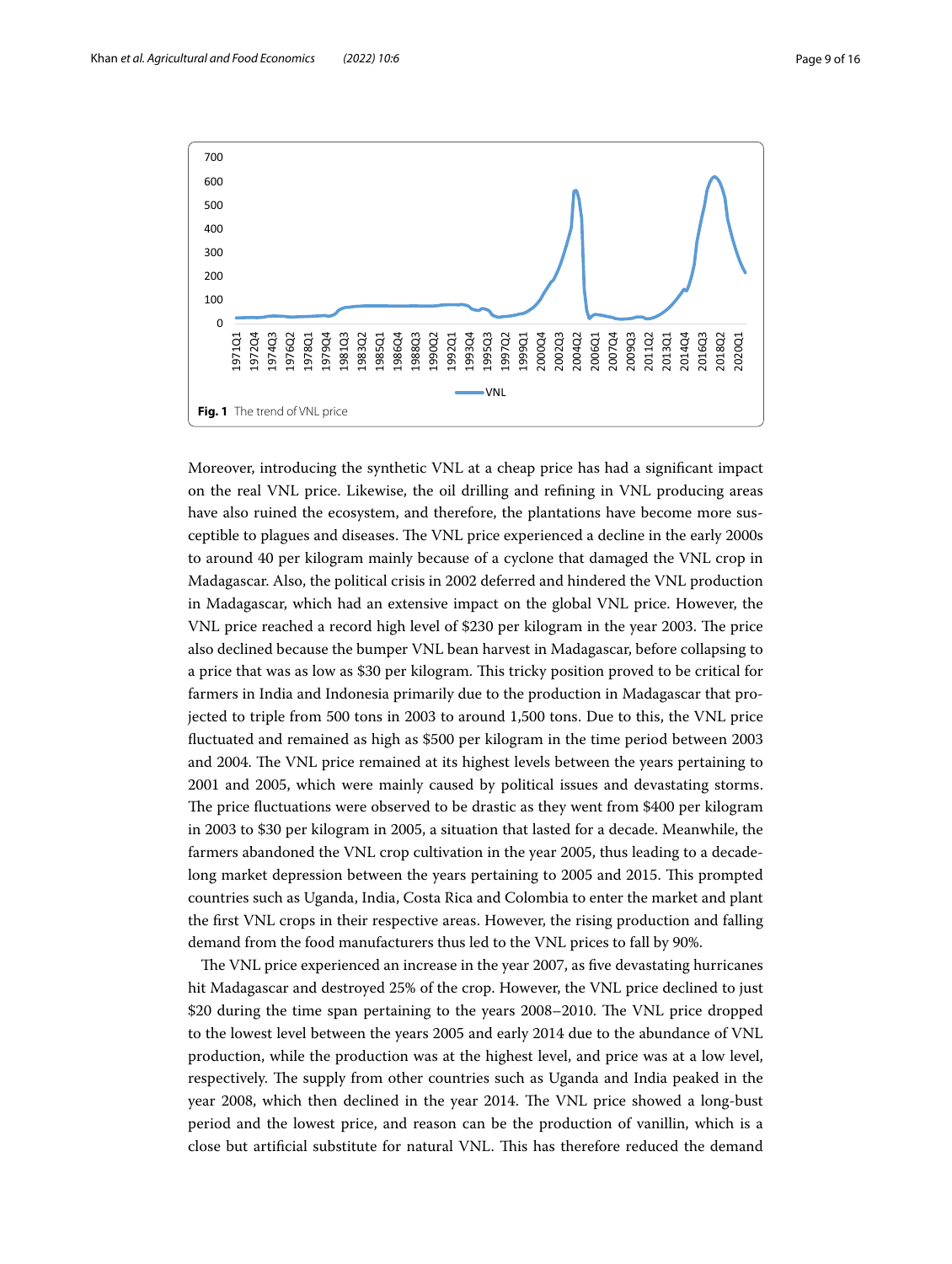### <span id="page-9-1"></span>**Table 1** Descriptive Statistics

| <b>Variables</b>                        | Mean    | Maximum | Minimum | SD      | <b>Skewness</b> | Kurtosis | J-B        |
|-----------------------------------------|---------|---------|---------|---------|-----------------|----------|------------|
| VNL pric price                          | 116.544 | 622.650 | 20.909  | 146.443 | 2.187           | 6.756    | 277.098*** |
| *** is the significance level at 1%     |         |         |         |         |                 |          |            |
| VNL price is \$per kg                   |         |         |         |         |                 |          |            |
|                                         |         |         |         |         |                 |          |            |
| <b>Table 2</b> The SADF and GSADF tests |         |         |         |         |                 |          |            |

<span id="page-9-2"></span>

| <b>VNL</b> price      | <b>SADF</b> | <b>GSADF</b><br>19.201*** |  |
|-----------------------|-------------|---------------------------|--|
|                       | $16.971***$ |                           |  |
| <b>Critical value</b> |             |                           |  |
| 90%                   | 0.938       | 1.905                     |  |
| 95%                   | 1.168       | 2.247                     |  |
| 99%                   | 1.662       | 2.721                     |  |

\*\*\*shows signifcance at the 1% level

for natural VNL, and the farmers in Madagascar have now given up the cultivation of natural VNL due to the low returns that they have experienced. Tus, the VNL price remained low between the years between 2005 and 2012, therefore, the health concerns arose due to the use of vanillin use, followed by the rising natural VNL usage in ice cream production in the year 2015. The demand exceeded the supply in the year 2015 for organic products, price speculation, and cyclone Enawo, which led to the wastage in the production regions specifc to VNL. In more recent times, the price has increased relentlessly toward the highest level it has ever experienced, and hovers between \$600 and \$750 per kilogram due to the lower level of supply. Meanwhile, there was a price plunge in the year 2020, from the highest level achieved in the year 2018, as the food service industry had been afected by the coronavirus (COVID-19). However, industrial VNL has benefted from the novel COVID-19 as people started preparing their meals at home. In this regard, Table [1](#page-9-1) highlights the summary statistics of the VNL price \$per kg during the considered time period. As per the information, there seems to be a tremendous diference between the maximum and minimum values which indicate price instability. It implies that the price of VNL has had successive ups and downs over the sample period, which has been confrmed by the observed behavior. As seen in Fig. [1](#page-8-0), the behavior exhibits a boom-and-bust period, as driven by various factors. Similarly, the standard deviation reveals greater VNL price fluctuations. The skewness is also positive and shows that the price is skewed toward the right. Moreover, the VNL price is leptokurtic distributed, as the value is greater than 3. However, the series is non-normally distributed, as per the Jarque–Bera test.

## <span id="page-9-0"></span>**Empirical analysis**

Table [2](#page-9-2) illustrates the result of the twin tests such as the SADF and GSADF, for examining the explosive behavior of the VNL price. The underlying null hypothesis is thus rejected, which confrms the existence of an explosive nature in the VNL price. Tus, the results provide a reason to detect the potential bubbles in the VNL price. We have also employed the GSADF procedure for VNL price bubble evaluation, which is presented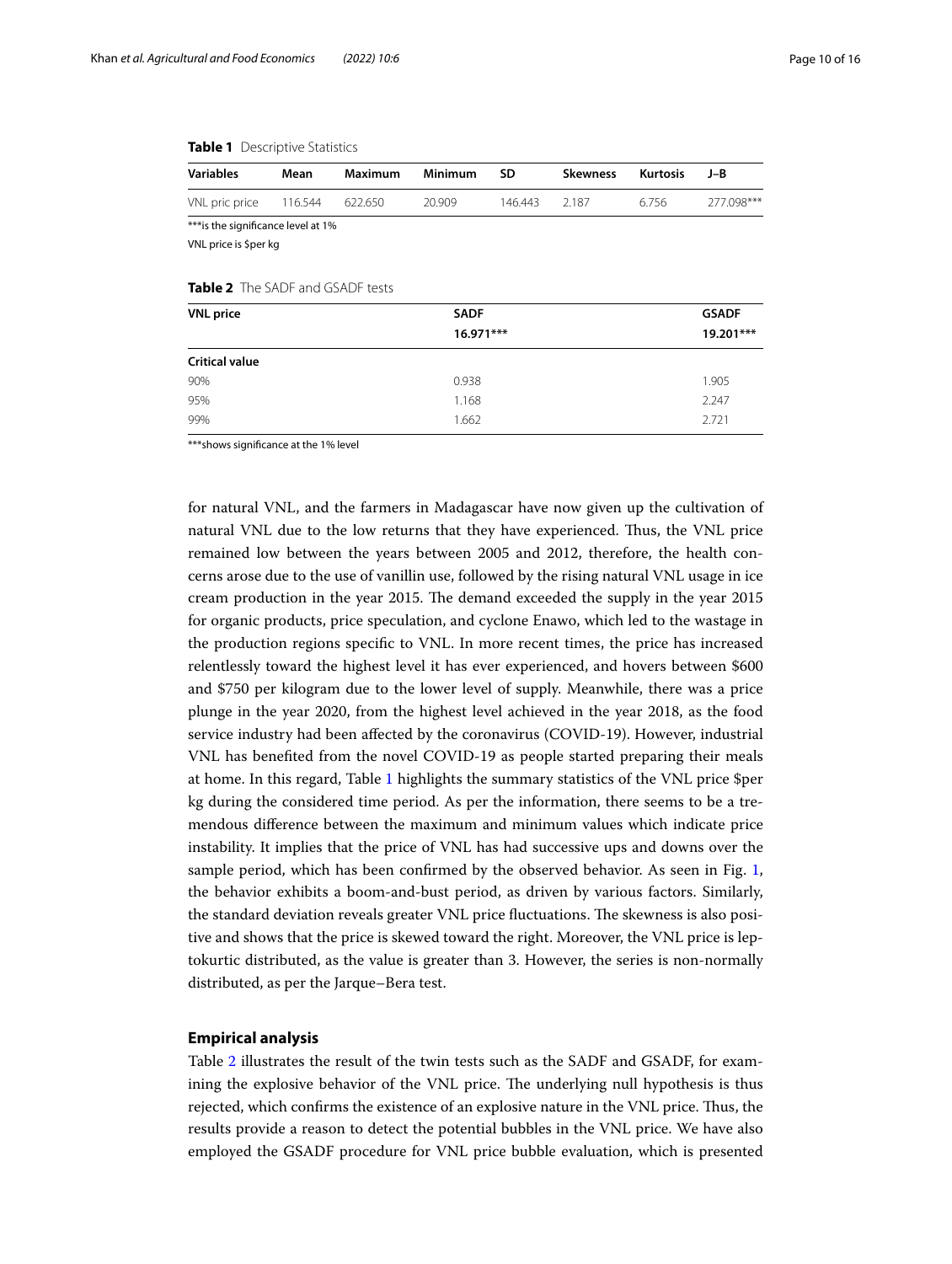

<span id="page-10-0"></span>in Fig. [2](#page-10-0). The graph comprises of three lines, one in the middle representing the GSADF statistics with a 95%, and one at the lowest representing test statistics (Khan et al. [2020](#page-15-4)). Moreover, the complete sampling period displays fve VNL price bubbles, including the start and the end of the bubbles. In this regard, Phillips et al. ([2015](#page-15-39)) argue that the GSADF test tends to have a better performance as compared to the SADF tests and covers more data in the sub-sample data. The results offer further facts on the causes of the bubble factor.

The data show that there was a detection of bubbles around 1980, 1990, 1996, 2001 and [2](#page-10-0)014, as illustrated in Fig. 2. The length of these bubbles indicates that the VNL price experiences short- and long-term bubbles. That is to say that the bubble detected during the time periods pertaining to 1990–1991, 1996–1997 is short term, as it appears, and these bubbles have burst in the same year as well. However, the bubble detects that the time spans pertaining to 1980–1983, 2001–2004 and 2014–2018 are termed to be long term primarily because the existence of these bubbles occurs over the years. As observed, the frst bubble started in 1980Q4 and ended in 1983Q4. It is also observed that the VNL price increased sharply in the year 1980 despite there being the introduction of the Indonesian variety of VNL due to the Tropical Cyclone Hyacinthe, which ravaged the cropland. This resulted in a large drop in the VNL production, which was caused by the rising prices, and translated into supply shortages (Menz and Fleming [1989](#page-15-0)). Similarly, the VNL supply was dominated by a cartel (Univanille) that colluded with Madagascar, Reunion, and Comoros Islands, which supplied three-quarters of the world VNL (Laney and Turner [2015\)](#page-15-9). This cartel has controlled VNL price and distribution, which kept the exports low and international prices extremely high, therefore earning high taxes (Melo et al. [2000\)](#page-15-40). Meanwhile, the VNL market was organized by the marketing board, CAVAGI (Caisse de Commercialisation et de Stablilisation des Prix du Café) which kept the prices relatively low (Krivonos [2004](#page-15-41)). In this era, the price was around \$70 per kilogram because of the manipulation of the Univanille (Menz and Fleming, [1989](#page-15-0)). However, the International Monetary Fund (IMF) pushed Madagascar to liberalize its economy in the mid-1908s and introduce various policies which would have a signifcant impact on the VNL prices (Laney and Turner [2015\)](#page-15-9) in the meantime, though,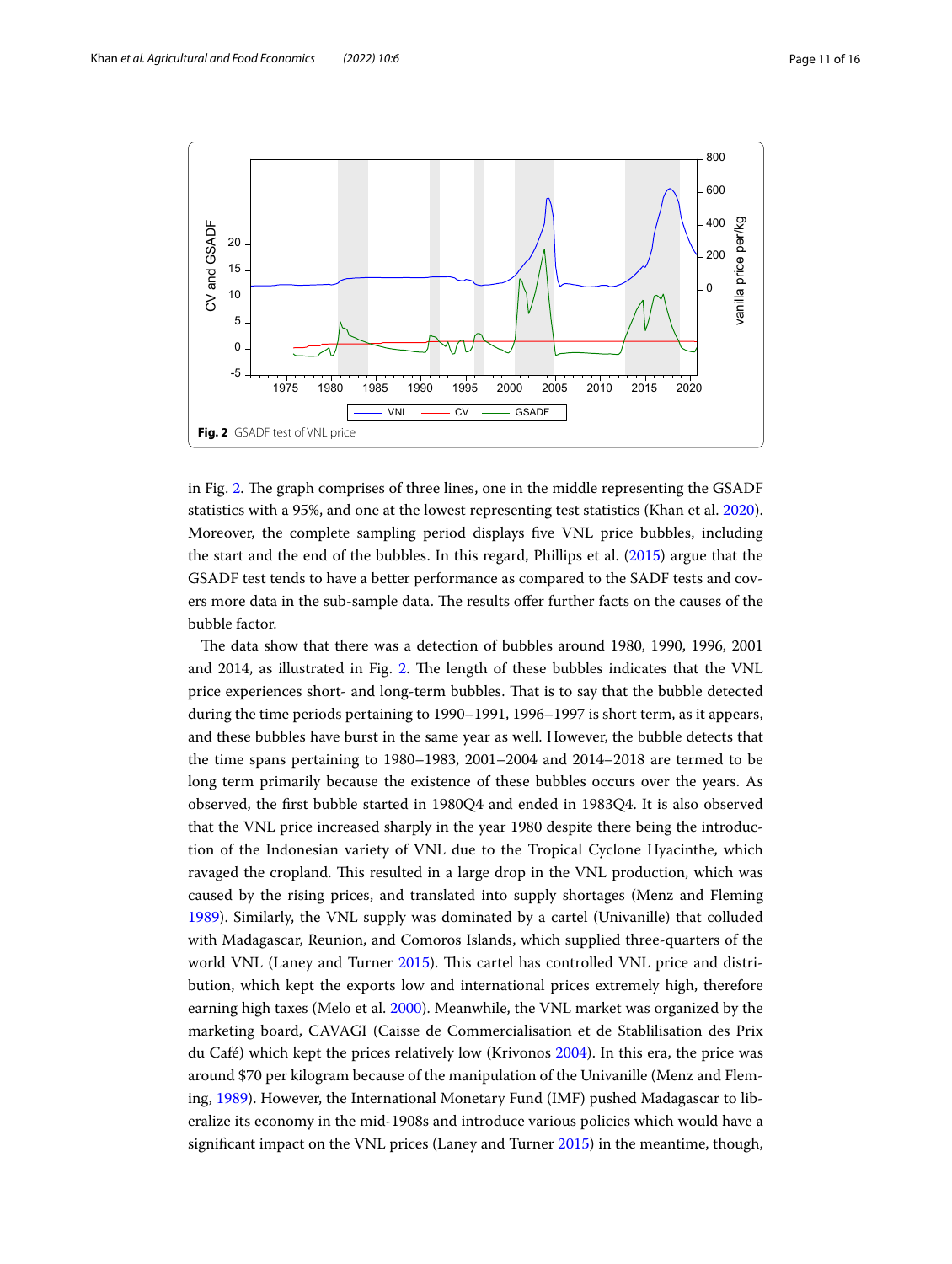the price of VNL experienced a burst and declined by 70% and remained around 20 per kilogram.

The second bubble started in the year  $1990Q4$  and ended in the year  $1991Q4$ . The alliance of political and economic interests appeared in the vanilla market in the socialist regime. This distressed the vanilla trade and global supplies due to greater government intervention, which made the farmers insecure. Thus, the market became deregulated during this period, particularly at the behest of the international monetary organizations, which produced higher volatility in the market and followed the trend of the rising VNL price (Neimark et al. [2019](#page-15-3)). The bubble burst when the new policy was implemented. As per the new policy, the farmers earned lesser amounts of money due to the export taxation and exports licenses which were unfairly allocated on a political basis. Similarly, cooperative management was replaced by a centralized system which led to negative consequences for the vanilla market. Eventually, the export taxes experienced a spike of to 82%, while the prices that the farmers received were quite low. Tus naturally, the low prices discouraged the farmers from cultivating more VNL, which resulted in low production (Melo et al. [2000\)](#page-15-40).

The third bubble started in 1996Q1 and ended in 1997Q1. A remarkable rise in the VNL price was witnessed and new competitors such as China started entering the market. Although China invested \$16 million to the cause, but it remained relatively unsuccessful at growing the VNL beans. During the time period, the market was controlled by the Madagascar government and farmers received a small price, while the export price and government earnings were on the higher side. The market-based price policy was also introduced to minimize the government intervention in this regard. In addition to this, the CAVAGI initiative was abolished as well, along with the licensing system, which resulted in the sharp reduction in the global VNL prices (Maret [2007\)](#page-15-42). Likewise, the fxed price for producers was gradually lifted which was responsible for weakening the global VNL price. The free trade system for VNL was then implemented on the directive of the EU and the World Bank, while the regulated plan system was abolished, which was refected in the falling prices of VNL. Similarly, the exchange rate correction in several sub-Saharan African countries resulted in currency overvaluation, which also discouraged the farmers to renew and maintain their crop quality (Melo et al. [2000\)](#page-15-40). Moreover, the export tax and other tools of government control were completely abolished in 1997, but still the VNL sector did not recover as expected (Maret [2007](#page-15-42)).

The fourth bubble started in 2001Q1 and ended in 2004Q4. During this period, the VNL price rose sharply because the cyclone Hudah hit Madagascar and damaged the VNL crop, which may have caused a disruption in the supply. However, the annual VNL bean grew by 30% and the price rose to \$500 per kilogram in the year 2003 (Laney et al. [2015](#page-15-9)). Furthermore, the political instability, natural disasters such as cyclones and poor weather drove the VNL price up in the year 2004. This over-pricing attracted new countries into the VNL market. Due to these factors, the prices reached a record level, while and imports remained at the lowest level due to the unfavorable weather conditions and crop theft issues in Madagascar. Moreover, the price of natural VNL was defnitely afected by demand due to the fact that the price of real VNL is already very high, so therefore, to maximize their profts, the companies continued to increase the use of synthetic VNL (vanillin) in their products. Tis trend was observed in 2003 when the VNL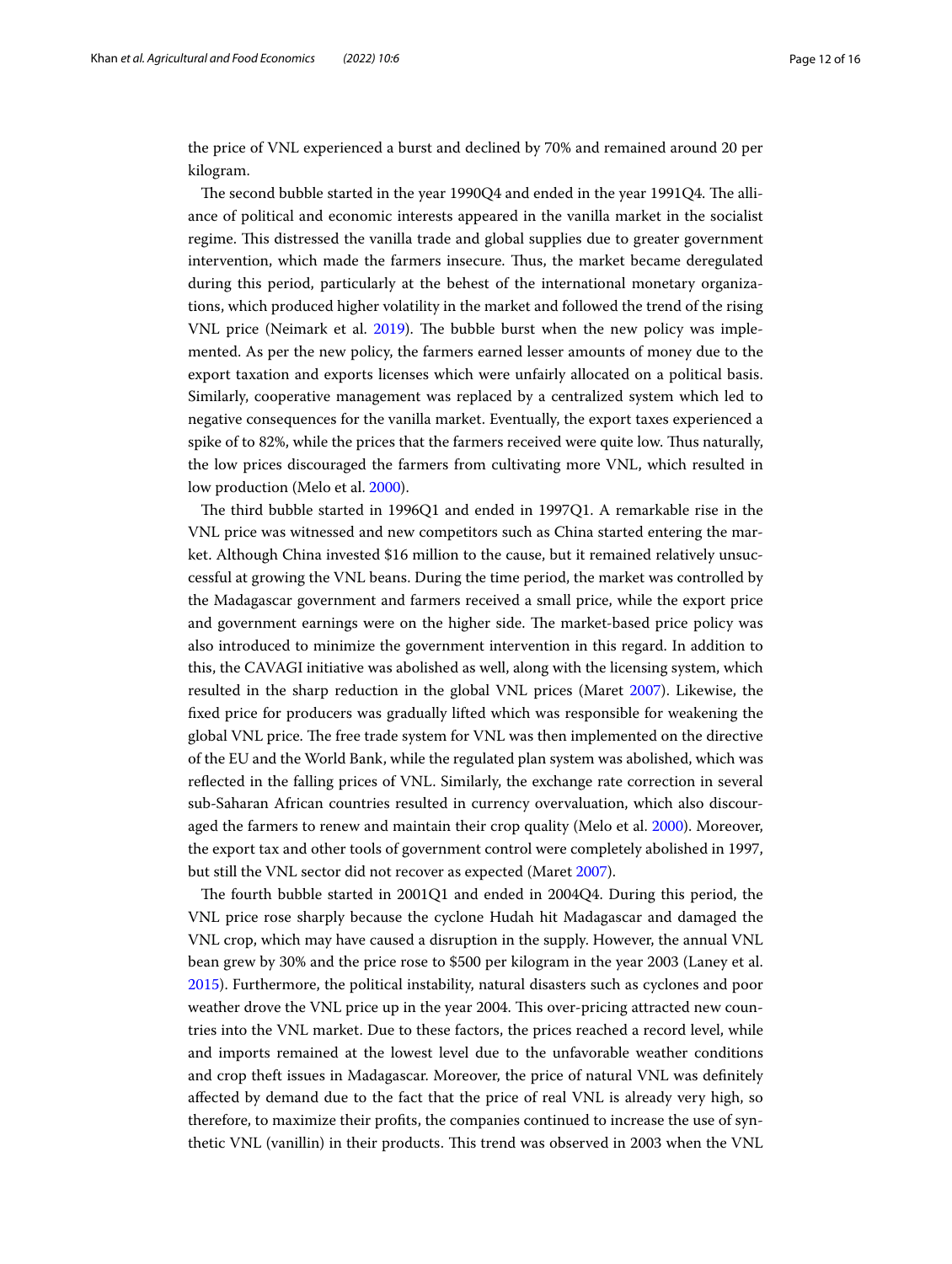price reached a record level. The highest level prompted the VNL importers to actively seek VNL substitutes, while also exploring further technological advancements in synthetic VNL production. Therefore, the end resulting product called vanillin was a product which proved to be an important factor in real VNL price changes, and its biggest competitor. The reason for this was that the production cost, to this day, is extremely low and accounts for more than half of the VNL market. It is noteworthy that the VNL price bubble then burst in the year 2004 due to the bumper VNL crop, and decreasing demand caused by the production of vanillin. Tis then pushed the VNL price down to \$40 per kilogram in the year 2005. The high price of VNL prompted global competitors to enter the market, while the consumers switched to cheaper artifcial VNL, which may have caused the decline in the price that followed (Laney et al. [2015\)](#page-15-9). Similarly, the VNL price fell sharply in the year 2004, mainly due to excessive harvest of about 1,500 metric tons, causing ample supply in the market.

Finally, the last bubble started in 2014Q3 and burst in 2018Q3. During this time, the VNL price spiked at an extraordinary rate and remained at a staggering \$400 and \$600 per kilogram, thus driven by higher global demand and a decrease in the supply as experienced in the previous bubbles, the price speculation and the cyclone contributed to the exorbitant price increase. It was noticed that the trend of the rising prices was coinciding with the demand for VNL from multinational companies as they abandoned vanillin and started preferring the real one, which may have refected in the price hikes (Laney et al. [2015](#page-15-9)). Then, it was observed that the VNL production declined to 1200 tons in the year 2015, as compared to 1800 tons of the previous year, whereas a high demand experienced simultaneously resulted in the abnormal rise in the price. Tat is to say that during this time, the price was recorded to \$400 per kilogram. The main factors contributing to this were the cyclones that damaged the VNL crop, while at the same time, the demand was strong. Moreover, the commodity speculation by large buyers forced the prices to hike upward (Neimark et al. [2019\)](#page-15-3). Therefore, it was then observed that the VNL prices reached a record high level of \$600 per kilogram in May 2018 and made it a commodity that was more expensive than silver. The VNL price then continued to spike since the year 2017 mainly due to the cyclone Enawo, which devastated the VNL crop and inficted a \$400 million damage to the industry. Moreover, a rise in theft also impacted the farmers and smugglers who had bought considerable amounts of VNL in order to launder their money (Osterhoudt [2017\)](#page-15-10). The use of the VNL market to launder money from illegal sales of rosewood tends to trigger many of the price spikes. Similarly, the decline in the quality of the crop is another reason for the soaring prices, as the crop had been harvested before it even matured. This was primarily due to the farmers' concerns regarding theft and the belief that the prices may fall before the harvest season. However, the early harvest led to a compromise on the quality of the crop, as it was quite low. At the same time, the rising price decreased the demand for real VNL, and the producers increased their production of vanillin. After this, the farmers reacted by storing their VNL crop, only to go on and earn \$800 per kilogram, which again drove up the price further and the buyers paid ridiculously high amounts of money to fulfl their commitments with international food companies that were demanding VNL (Neimark et al. [2019](#page-15-3)). The VNL price bubble burst in the last quarter of 2018, followed by the decline in the demand for real VNL, and an increase in the demand for vanillin, as the real VNL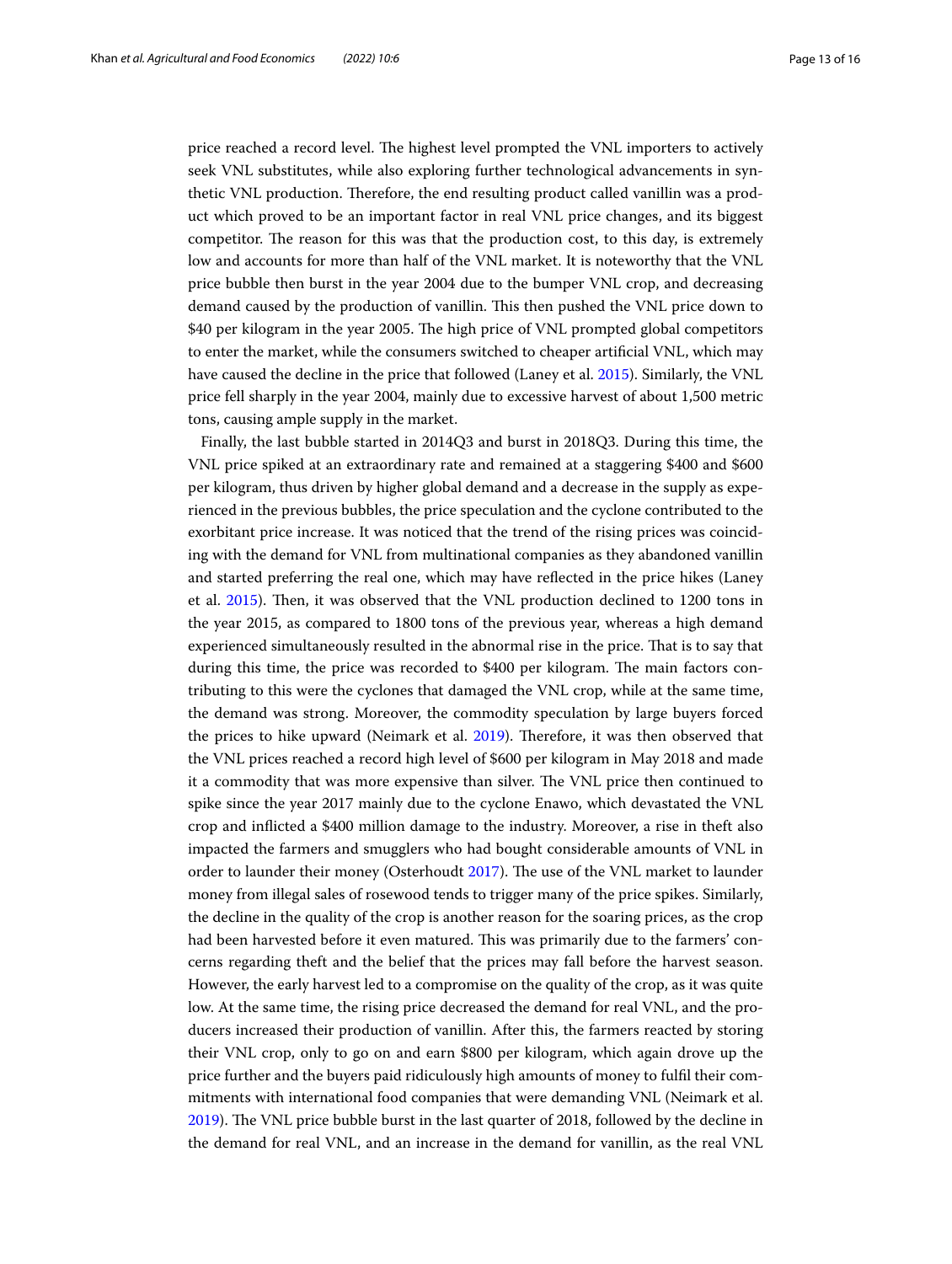retailed at a price that was as high as \$500 per kilogram. Tis high price of VNL pushed the big companies to redirect their use toward vanillin, that too at a low cost, which resulted in a natural decline of demand for the real VNL. Similarly, a larger crop was being produced in other regions such as Papua New Guinea, Indonesia, and Tahiti, further causing the price to fall by 50%. Importers started seeking VNL producing areas other than Madagascar, which has been considered as the gold standard for VNL. Meanwhile, the Madagascar government introduced diferent prices for diferent quantities of VNL and hoped that setting a minimum price would help then to regulate the market (Cadot et al. [2009](#page-14-1); Zhang and Yao [2016](#page-15-28)). In this regard, the minimum price for the lowest quality, and the higher quality product to trade at a premium price were introduced. However, this policy had the opposite efect, as the highest quality products were traded at the lowest level, and buyers were not prepared to pay a premium. Therefore, the lowest and the highest quality products were sold at the same price.

## <span id="page-13-0"></span>**Conclusion and policy recommendation**

This paper examines the bubbles that were experienced in the global VNL price by employing the GSADF approach. The result showed that there were five bubbles in the VNL price driven market, due to very specific reasons. The unfortunate advent of devastating cyclone and the monopoly of the cartels caused the frst bubble. Similarly, the second bubble was driven by price regulations and export taxation, which exerted negative consequences for the VNL price. However, the third bubble resulted from introducing a market-based policy, abolishing the cartels, and exchange rate correction. Political instability, devastating cyclones and poor weather mainly drove the fourth bubble. The last bubble was caused by a higher global demand and decreased supply. Likewise, the price speculation and the cyclones also signifcantly contributed to the price increase. Moreover, the rising price also coincided when the multinational companies abandoned synthetic VNL and started preferring the real one, which may have refected in price fuctuations. Also, the decline in the quality of the harvest was another reason for the soaring prices of VNL.

This study offers useful policy suggestions and implications for the concerned stakeholders and governments. First, the results show that the VNL price is highly susceptible to changes in supply, uncertain weather conditions, and speculation. These factors on the supply side are the main contributors to the fuctuation of the VNL price. Tus, greater stability is essential to the VNL market for continuous supply, which can lead to the total control over the price volatility that has thus far been experienced. Then, the balance between the demand and supply, and the monitoring role of the government in price stability proves to be extremely necessary in this regard. Second, the middlemen have been exploiting the farmers and contributing signifcantly toward the spikes in the price. This manipulation has typically led to a decline in VNL cultivation, mainly because the farmers have experienced low returns on their crops. Similarly, the farmers switched to other crops, which may have caused falling production which ultimately led to price instability. Continuing with the same stride, it can be observed that the power to determine the ultimate power lies with the buyers in the VNL market, while the individual farmers have no say in the price highs and lows, and the middlemen control the prices. Tus, abolishing the cartels and middle role was an extremely vital steps toward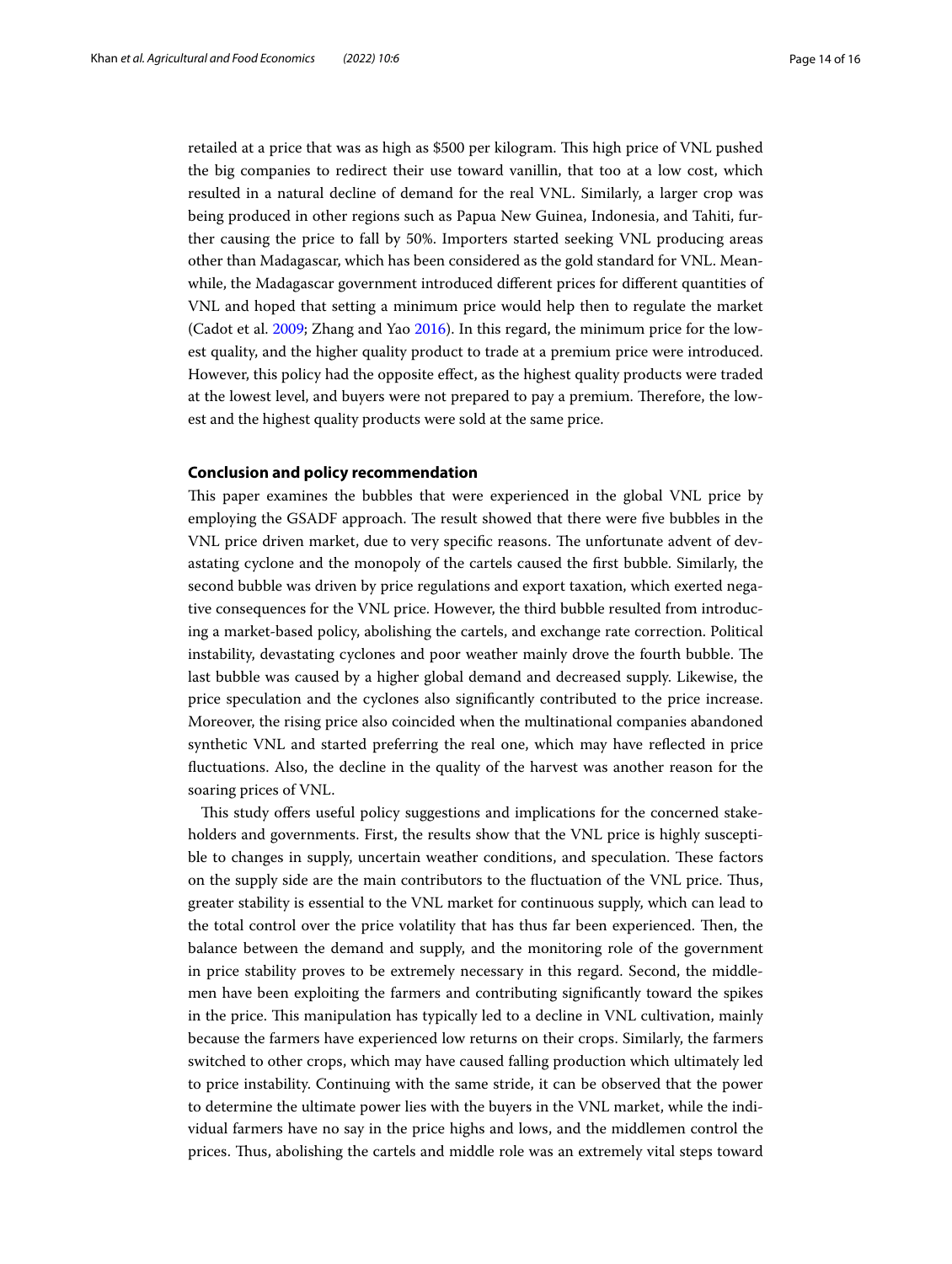the exorbitantly high price phenomenon which then attracted more farmers to the VNL cultivation and increased the production as well. Moreover, in this regard, it is suggested that the governments should facilitate the big companies to directly negotiate with the framers, a step which may be beneficial for both companies and the farmers. Third, the problem of theft and low quality of VNL led to violent price fluctuations. The farmers harvested their crops before it matured, primarily because of the theft which had previously led to low-quality VNL. This eventually led to a decline in the price. Thus, in such a scenario, in idea terms, the government should have taken the appropriate measures to overcome the theft problem and could also form a separate force for such security. Again ideally, the government should have enacted special laws regarding the early harvest of the VNL crop, and levy strict penalties for early harvesting. Lastly, the market structure may have contributed toward the price fuctuations. Tis is mainly because on typical terms, the market liberalization follows unprecedented price volatility and huge fuctuations often lead to price speculation and unpredictability regarding the price and the quality of VNL. Thus, stability is an important component for all the stakeholders in the market. Similarly, the market structure should be devised in such a way that involves all the participants, to avoid any factors pertaining to instability.

#### **Abbreviations**

VNL: Vanilla; EU: European Union; SADF: Supremum Augmented Dickey–Fuller; GSADF: Generalized Supremum Augmented Dickey–Fuller; IMF: International Monetary Fund; MS-ADF: Markov switching augmented Dickey–Fuller; LPPL: Log-periodic power law; MTAR: Momentum threshold autoregressive; CAVAGI: Caisse de Commercialisation et de Stablilisation des Prix du Café.

**Acknowledgements**

Not applicable.

#### **Authors' contributions**

Khalid Khan has contributed to conceptualization, methodology, data curation, software and empirical analysis. Chi-Wei Su contributes to methodology, data curation. Adnan Khurshid has contributed to data curation, software, editing, reviewing. Muhammad Umar contributed to visualization and investigation.

#### **Funding**

There is no funding source to support this study.

## **Availability of data and materials**

Data can be provided on a request.

#### **Declarations**

#### **Competing interests**

The authors declare that they have no competing interests.

#### **Author details**

<sup>1</sup>School of Finance, Qilu University of Technology, Jinan, China. <sup>2</sup>School of Economics, Qingdao University, Qingdao, China. <sup>3</sup> School of Economics and Management, Zhejiang Normal University, Jinhua, China.

Received: 4 October 2021 Revised: 19 January 2022 Accepted: 6 February 2022 Published online: 04 April 2022

### **References**

<span id="page-14-1"></span>Cadot O, Dutoit L, De Melo J (2009) The elimination of Madagascar's vanilla marketing board, 10 years on. J Afr Econ 18(3):388–430

<span id="page-14-4"></span><span id="page-14-0"></span>Case K, Shiller RJ (2003) Is there a bubble in the housing market? Brook Pap Econ Activity 2003(2):299–362 Charemza WW, Deadman DF (1995) Speculative bubbles with stochastic explosive roots: the failure of unit root testing. J

Empir Financ 2(2):153–163 DANWATCH (2018) Price volatility hurts both vanilla farmers and companies. [https://old.danwatch.dk/en/undersogelseska](https://old.danwatch.dk/en/undersogelseskapitel/ekstreme-prisudsving-skader-vaniljeboender-og-virksomheder/)

<span id="page-14-2"></span>[pitel/ekstreme-prisudsving-skader-vaniljeboender-og-virksomheder/](https://old.danwatch.dk/en/undersogelseskapitel/ekstreme-prisudsving-skader-vaniljeboender-og-virksomheder/)

<span id="page-14-3"></span>Diba BT, Grossman HI (1988) Explosive rational bubbles in stock prices? Am Econ Rev 78:520–530